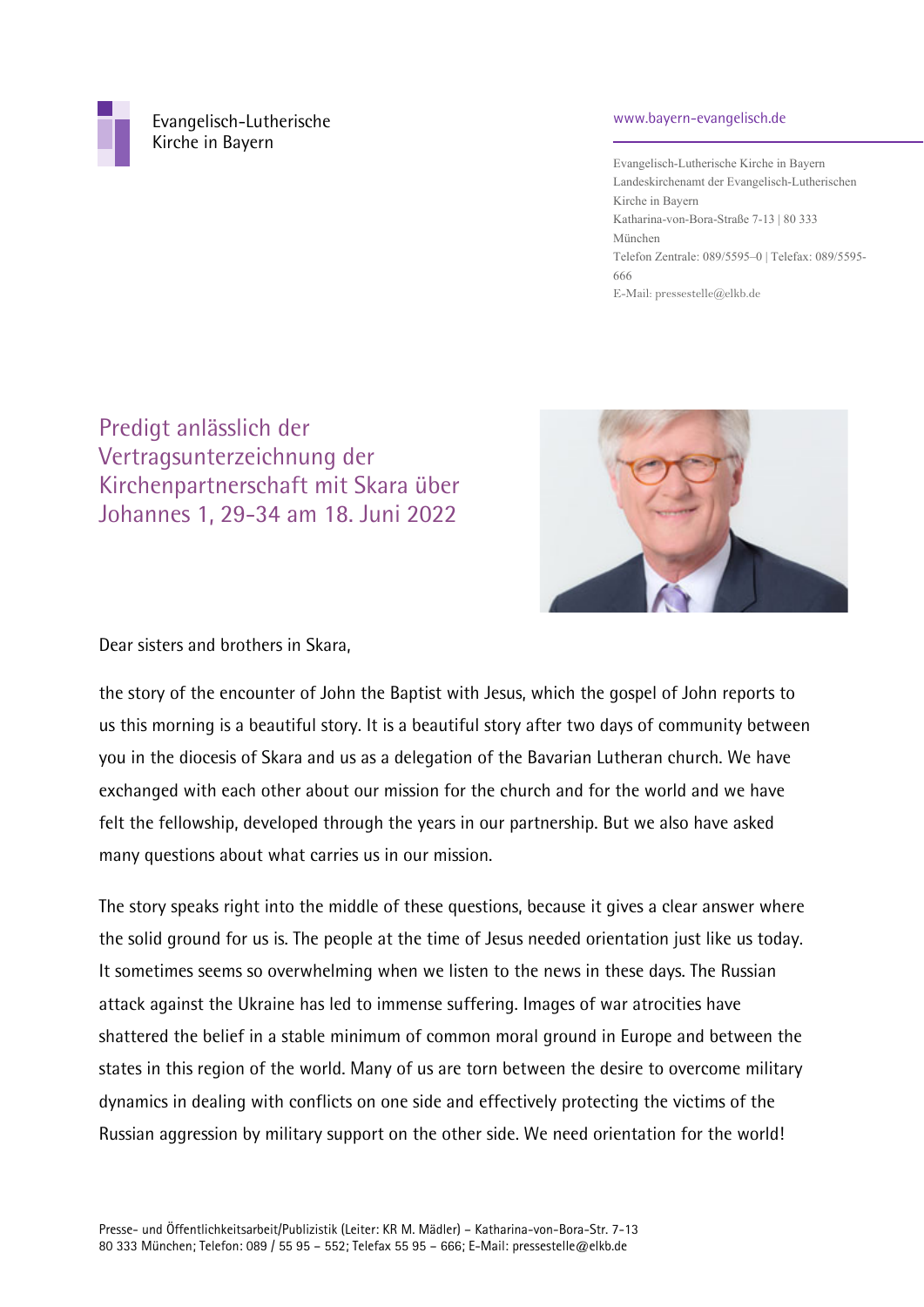At the same time we need orientation for the church! Within decades the many century old central role of the church for the social cohesion of society has eroded. In a pluralistic society the church cannot base its relevance on this historical role anymore but needs to make plausible to the people why the gospel is not some old tradition, which has lost its relevance, but more timely than ever! How can young people rediscover the church as a home and a space for life orientation and a source for regeneration!

## Dear sisters and brothers,

I firmly believe that today's story from the gospel of John gives us the key for a response to these questions. The people at the time of John the Baptist were shattered in their traditional normative and spiritual grounds. The Roman Empire had shown its violent face. The religious authorities of their time did not provide the guidance people needed. The people around John the Baptist felt deep in their heart that something new had to come, that the world they lived in had moved away from its god given destiny and that they had to open their hearts to a new thinking and to a new living. And they listened and tried to understand what God wanted to tell them and where God wanted them to go with their lives. They had again and again heard those old stories, told everywhere in Israel, about the messiah who would renew Israel and its people and lead them into a new age of peace and justice which would sometime include all the peoples of this earth. And they wondered: who is this messiah? Is he already among us? Or will he come? And when will he come?

So when they heard John the Baptist preach in the desert about the kingdom of God being near and about the repentance that each and everyone had to show in preparation of the messiah's arrival, they thought: Maybe this John, this powerful preacher who makes everybody shiver with his words, maybe he is the promised messiah who will liberate us and open a new life.

But John the Baptist says: "After me comes a man who ranks ahead of me because he was before me." It is an act of wise self-limitation that John the Baptist resists the temptation to acknowledge peoples' perception that he was the messiah.

John says: No. I am not. I am just a preacher in the desert. I am baptizing you with water and I am calling you to repentance. But with this spiritual leadership I am pointing to somebody else. All my efforts to minister for you, to call you back to God, are not about me. They are about somebody else I am only pointing to. I baptize you with water; but one who is more powerful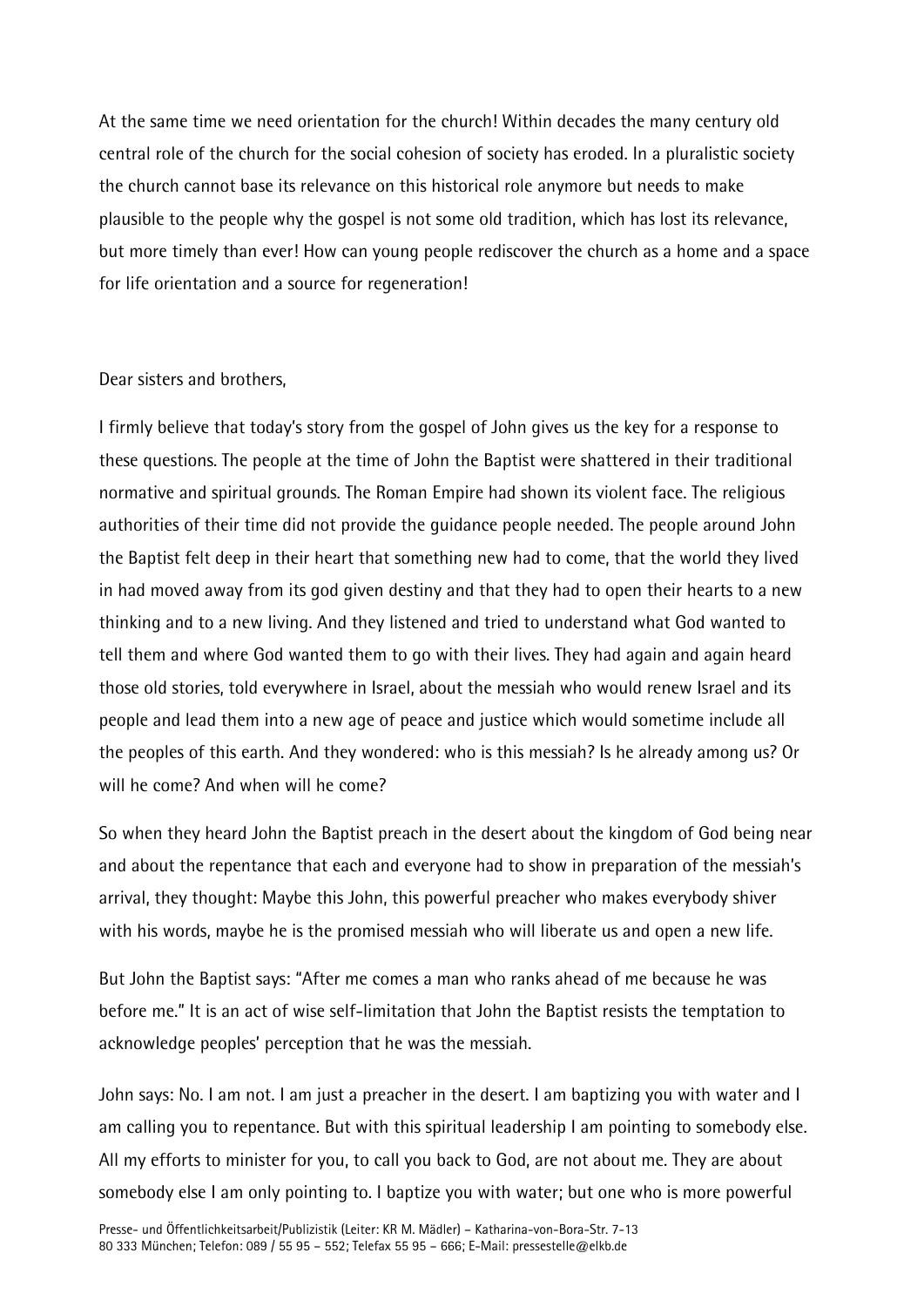than me is coming; I baptize you with water. He will baptize you with the Holy Spirit. Here is the Lamb of God who takes away the sin of the world! With him the fate of the world changes. The world is not doomed in darkness but destined to a new heaven and a new earth in which every tear will be wiped from their eyes, in which death will be no more and mourning and crying and pain will be no more.

John has understood what fundamental change Jesus meant for this world. He says to the people of his time: Look at this man. You will experience something you have never experienced before. You will see and feel the presence of God in him. He might not be as you imagined him, not as sweet, maybe not as earthly powerful as you thought, maybe not as comfortable as you might have expected. But you will sense deep in your soul that he is the way and that he is the truth and that he is the life. And you can become part of this fundamental and beautiful turn in the world by becoming baptized. By experiencing this powerful coming together of water and spirit. I baptize you with water. But if you belong to Jesus, if you are baptized in Jesus, the water will connect you with the Holy Spirit, you will experience the Holy Spirit, the Spirit of God, and it will be with you always, to the end of the age.

John the Baptist, says today's scripture, testified: "I saw the Spirit descending from heaven like a dove, and it remained on him. I myself did not know him, but the one who sent me to baptize with water said to me, 'He on whom you see the Spirit descend and remain is the one who baptizes with the Holy Spirit." The gospel of Luke, in its account of the same scene, reports what happens after John the Baptist has spoken and then baptized Jesus and many more people:

"Now when all the people were baptized, and when Jesus also had been baptized and was praying, the heaven was opened, and the Holy Spirit descended upon him in bodily form like a dove. And a voice came from heaven, "You are my Son, the Beloved; with you I am well pleased."

I see this as a beautiful image of what happens when we are baptized just as Jesus was baptized: The heaven was opened! What an amazing image! What a powerful sign! What a wonderful eye opener for you and me and for all of our future! God says: "Look at this man, Jesus! Stay with him and listen to him, and you will have my presence with you now and forever!" That is what this story tells us, and that is why heaven opens. Heaven opens for Jesus and heaven opens for all of us who go along with Jesus. Jesus opens the experience of the Holy Spirit for all of us. As we are baptized, God's voice from heaven to Jesus becomes God's voice to us all. The voice from heaven says: "You are my Son, the Beloved; with you I am well pleased."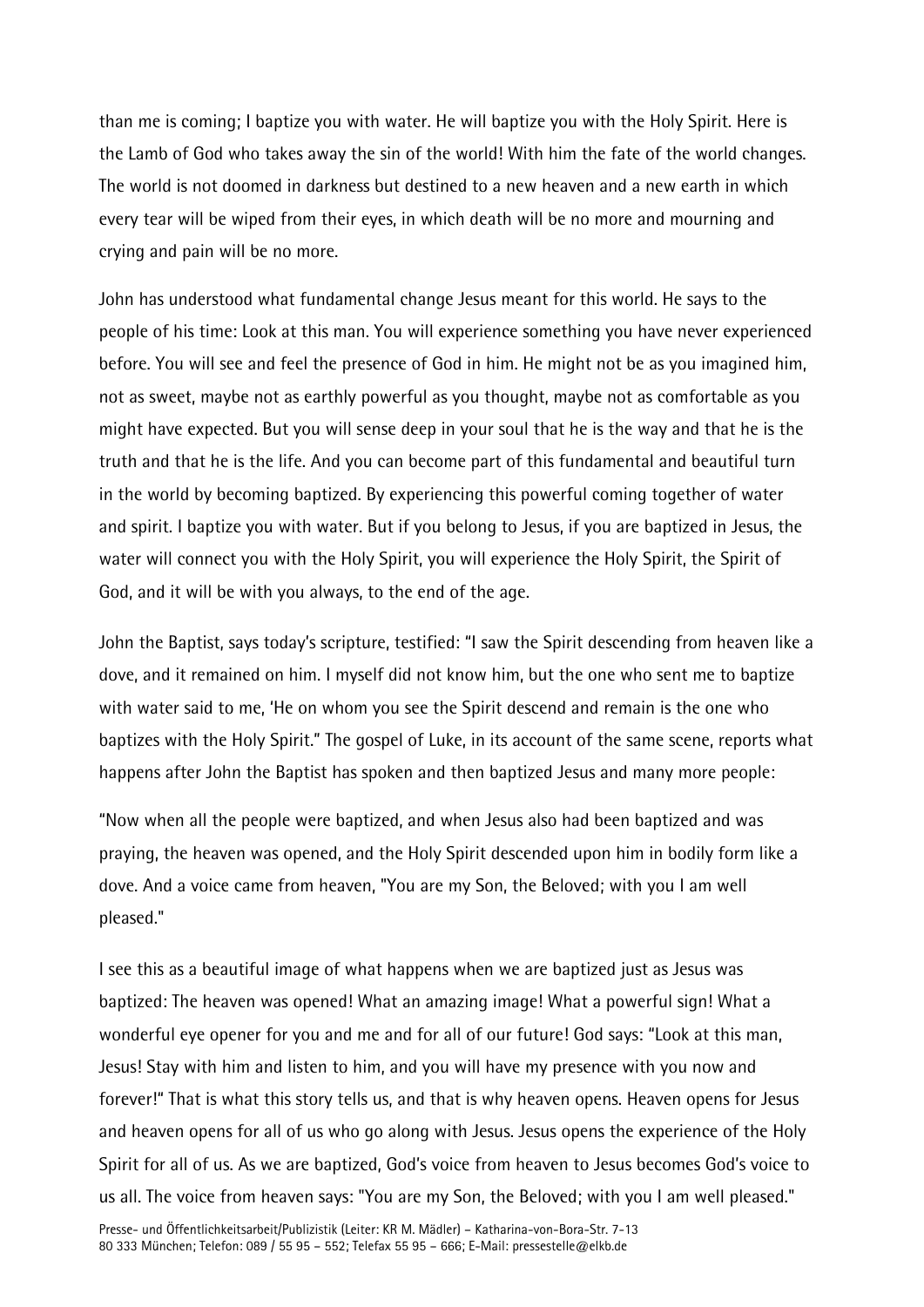This sentence, spoken to Jesus, and through Jesus to all of us, makes the one big difference in our lives. It makes your and my life bright and gives it a solid basis that nothing and nobody can ever destroy anymore. Because we know and understand deep in our heart that we are God's beautiful children and God is with us and accompanies us and strengthens us today and every day of our life.

When I hear this, when I believe it, when I think of my baptism as a visible sign for it, I feel a great freedom. I feel a great connectedness with all my brothers and sisters in Christ. I feel a great connectedness with all the people who are created in the image of God just like me. I felt this connectedness in the past days here in Skara. And I feel it this morning as we celebrate our worship here in the cathedral

Can we be a sign for the world, can we be salt of the earth and light for the world, connected with Christ and with each other through our baptism?

Yes, we can! I have seen so many examples – whether in Sweden or in Bavaria or in other places! Like the project "Open Skona", to which I have been introduced recently in Malmö, initiated by Archbishop Antje Jackelen together with the South Swedish Chamber of Commerce and which enables young refugees to work in business. Or the Pangani children's center in Nairobi, which I have visited recently, where the Lutheran Church of Kenya in cooperation with our Bavarian Lutheran Church gives street children a new home and accompanies them with good school education, in some cases leading even to university.

And, yes, we can be a sign for the world also in public life. By treating refugees coming to our countries with dignity. By effectively helping to protect people from aggressive acts of war like in the Ukraine and at the same time never buying into any celebration of military means but continuously striving towards ways to overcome violence and foster a just peace.

## Dear brothers and sisters,

John the Baptist – in his search for God's very presence - had clear directions: "He on whom you see the Spirit descend and remain is the one who baptizes with the Holy Spirit." With these directions, he found what he was looking for. And together with him we today can all find what we are looking for.